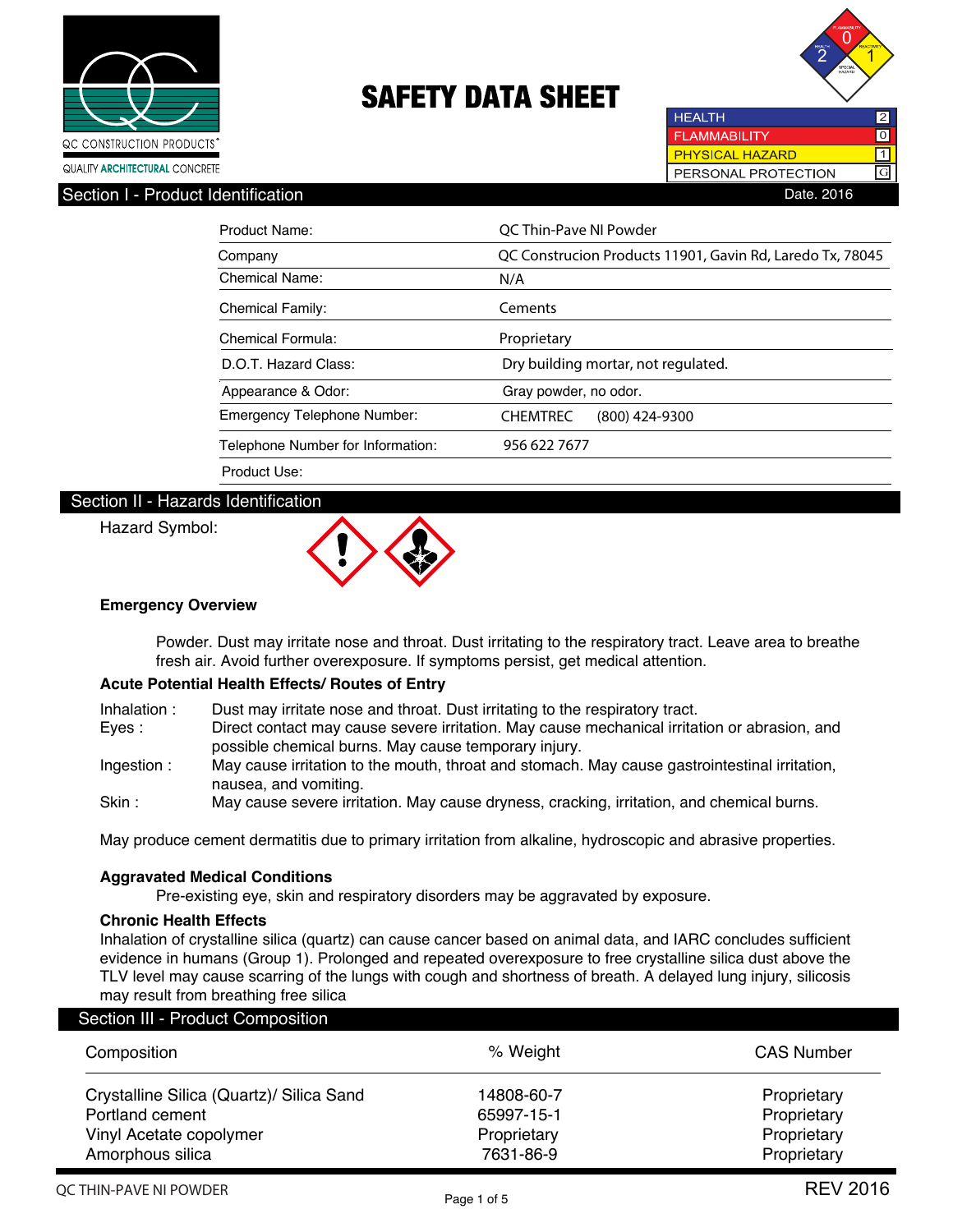#### Section IV - First Aid Measures

Get immediate medical attention for any significant overexposure.

Inhalation : Leave area to breathe fresh air. Avoid further overexposure. If symptoms persist, get medical attention.

Eye contact : Flush with water for at least 15 minutes while holding eye lids apart. Get medical attention immediately.<br>Skin contact : Clean area of contact thoroughly using soap and water. If irritation, rash or other dis Clean area of contact thoroughly using soap and water. If irritation, rash or other disorders develop, get

medical attention immediately.

Ingestion : Do not induce vomiting unless advised by a physician. Call nearest Poison Control Center or Physician immediately.

#### Section V - Fire Fighting Measure

| Flash point :                          | Not available.                                                                                                             |
|----------------------------------------|----------------------------------------------------------------------------------------------------------------------------|
| Method:                                | Not available.                                                                                                             |
| Lower explosion limit :                | Not available.                                                                                                             |
| Upper explosion limit :                | Not available.                                                                                                             |
| Autoignition temperature :             | Not available.                                                                                                             |
| Extinguishing media:                   | This product is not expected to burn under normal conditions of use.<br>Use that which is appropriate to the surroundings. |
| Hazardous combustion products:         | Not available.                                                                                                             |
| Protective equipment for firefighters: | Not applicable. Product is not expected to burn.                                                                           |
| Fire and explosion conditions :        | This product not expected to ignite under normal conditions of use.                                                        |

#### Section VI - Accidental Release Measures

Use appropriate protective equipment. Avoid contact with material. Dampen material with water to control dusting Scoop up and transfer to appropriate container for disposal. Flush spill area with water.

#### Section VII - Handling and Storage

Prevent inhalation of dust and contact with skin and eyes. Clean hands thoroughly after handling. Precautions also apply to emptied containers. Personal protective equipment must be worn during maintenance or repair of contaminated mixer, reactor, or other equipment. Store in sealed containers in a cool, dry, ventilated warehouse location.

#### Section VIII - Exposure Controls / Personal Protection

#### Personal Protection Equipment



| Respiratory protection: | Wear appropriate, properly fitted NIOSH/MSHA approved dust respirator where airborne<br>concentrations are expected to exceed exposure limits indicated on the MSDS. Follow<br>manufacturer's directions for respirator use.                           |
|-------------------------|--------------------------------------------------------------------------------------------------------------------------------------------------------------------------------------------------------------------------------------------------------|
| Hand protection :       | Use suitable impervious rubber or vinyl gloves and protective apparel to reduce exposure.                                                                                                                                                              |
| Eye protection :        | Wear appropriate eye protection. Wear chemical safety goggles and/or face shield to<br>prevent eye contact. Do not wear contact lenses. Do not touch eyes with contaminated<br>body parts or materials. Have eye washing facilities readily available. |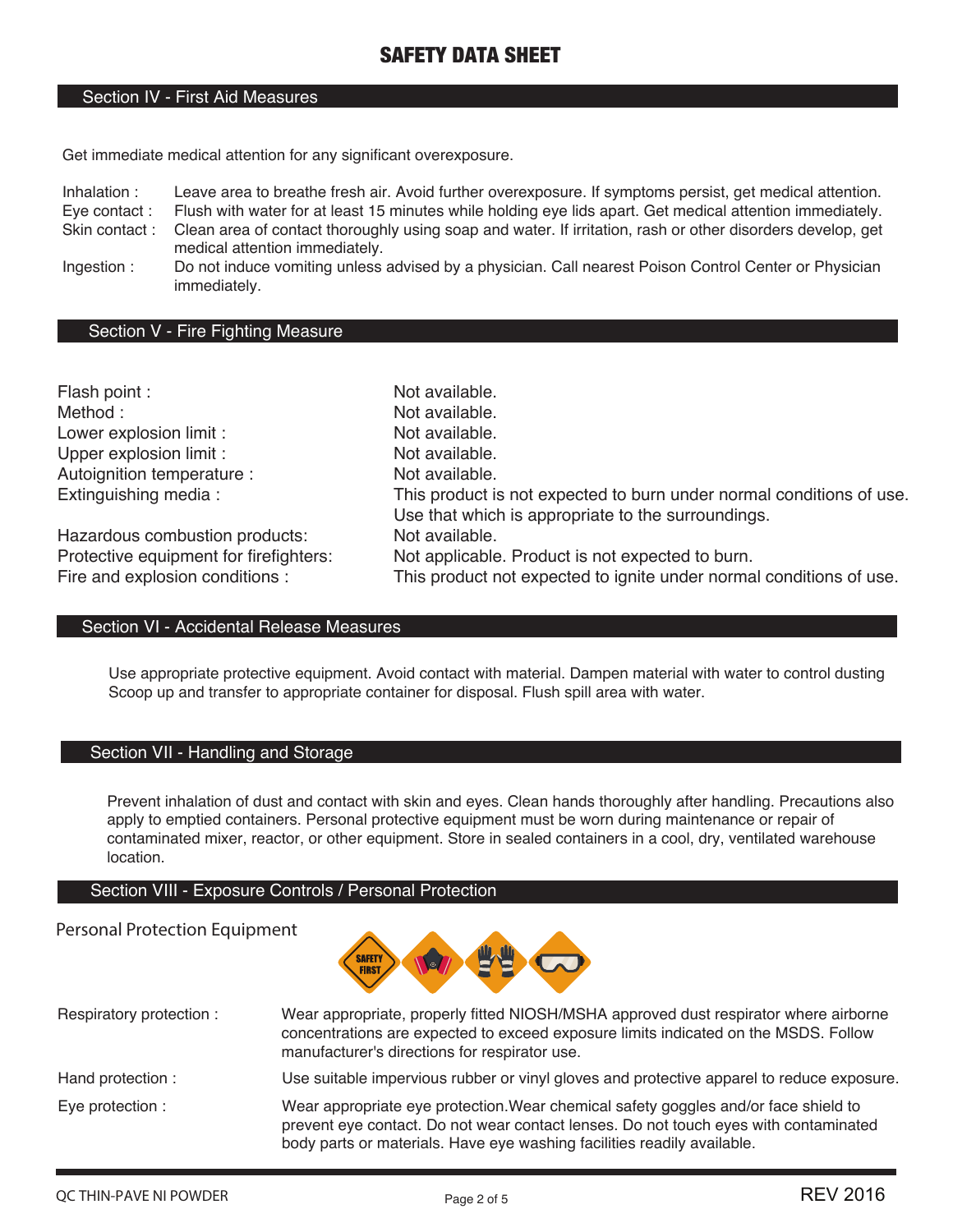#### Section VIII - Exposure Controls / Personal Protection

**Skin and body protection : Prevent contact with shoes and clothing.**

**Protective measures : Use professional judgment in the selection, care, and use.Wear gloves, head coverings and full body clothing as necessary to prevent skin irritation.**

**Washable or disposable clothing may be used. Do not take unwashed clothing home. Work clothes should be washed separately from other clothing and the washing machine rinsed thoroughly following use. Inform the launderer of the proper procedures. Store work clothes and street clothes separately to prevent contamination.**

**Engineering measures : Use only in well ventilated areas. Provide maximum ventilation in enclosed areas.Use local exhaust when the general ventilation is inadequate.**

| <b>Chemical Name:</b>                   | <b>CAS Number:</b> |                  | Regulatión: | Limit:              | Form:                |
|-----------------------------------------|--------------------|------------------|-------------|---------------------|----------------------|
| Crystalline Silica (Quartz)/Silica Sand | 14808-60-7         | <b>OSHA TWA</b>  |             | $0.1$ mg/m3         | Respirable.          |
|                                         |                    | <b>OSHA TWA</b>  |             | $0.3$ mg/m $3$      | Total dust.          |
|                                         |                    | <b>OSHA PEL</b>  |             | $15 \text{ mg/m}$   | Total dust.          |
|                                         |                    | <b>OSHA PEL</b>  |             | $5 \,\mathrm{mg/m}$ | Respirable fraction  |
|                                         |                    | ACGIH TWA        |             | $0.025$ mg/m3       | Respirable fraction  |
| Portland cement                         | 65997-15-1         | <b>OSHA PEL</b>  |             | $5 \,\mathrm{mg/m}$ | Respirable fraction. |
|                                         |                    | <b>OSHA PEL</b>  |             | $15 \text{ mg/m}$   | Total dust.          |
|                                         |                    | <b>ACGIH TWA</b> |             | 1 mg/m3             | Respirable fraction  |
| Amorphous silica                        | 7631-86-9          | <b>ACGIH TWA</b> |             | $3$ mg/m $3$        | Respirable particles |
|                                         |                    | ACGIH TWA        |             | $10 \text{ mg/m}$   | Inhalable particles. |
|                                         |                    | <b>OSHA PEL</b>  |             | $15 \text{ mg/m}$   | Total dust.          |
|                                         |                    | <b>OSHA PEL</b>  |             | $5 \,\mathrm{mg/m}$ | Respirable fraction. |
|                                         |                    | <b>OSHA TWA</b>  |             | $0.8$ mg/m $3$      |                      |

#### Section IX - Physical and Chemical Properties

| Form:<br>Color:<br>Odor:<br>pH:<br>Vapour pressure:<br>Vapor density:<br>Melting point/range:<br>Freezing point:<br>Boiling point/range:<br>Water solubility:<br><b>Specific Gravity:</b> | Powder<br>Different Colors<br>None<br>Not available.<br>Not available.<br>Not available.<br>Not available.<br>Not available.<br>Not available.<br>Miscible<br>1.68 |
|-------------------------------------------------------------------------------------------------------------------------------------------------------------------------------------------|--------------------------------------------------------------------------------------------------------------------------------------------------------------------|
|                                                                                                                                                                                           |                                                                                                                                                                    |
| % Volatile Weight:                                                                                                                                                                        | $0.0\%$                                                                                                                                                            |

#### Section X - Reactivity / Estability

| Substances to avoid :     | Not Applicable.                                             |
|---------------------------|-------------------------------------------------------------|
| Stability :               | Material is stable under normal storage, handling, and use. |
| Hazardous polymerization: | Will not occur under normal conditions.                     |

#### Section XI - Toxicological Information

**Amorphous silica, CAS-No.: 7631-86-9 Acute oral toxicity (LD-50 oral) 22,500 mg/kg ( Rat ) 15,000 mg/kg ( Mouse )**

#### Section XII - Ecological Information

**No Data Available**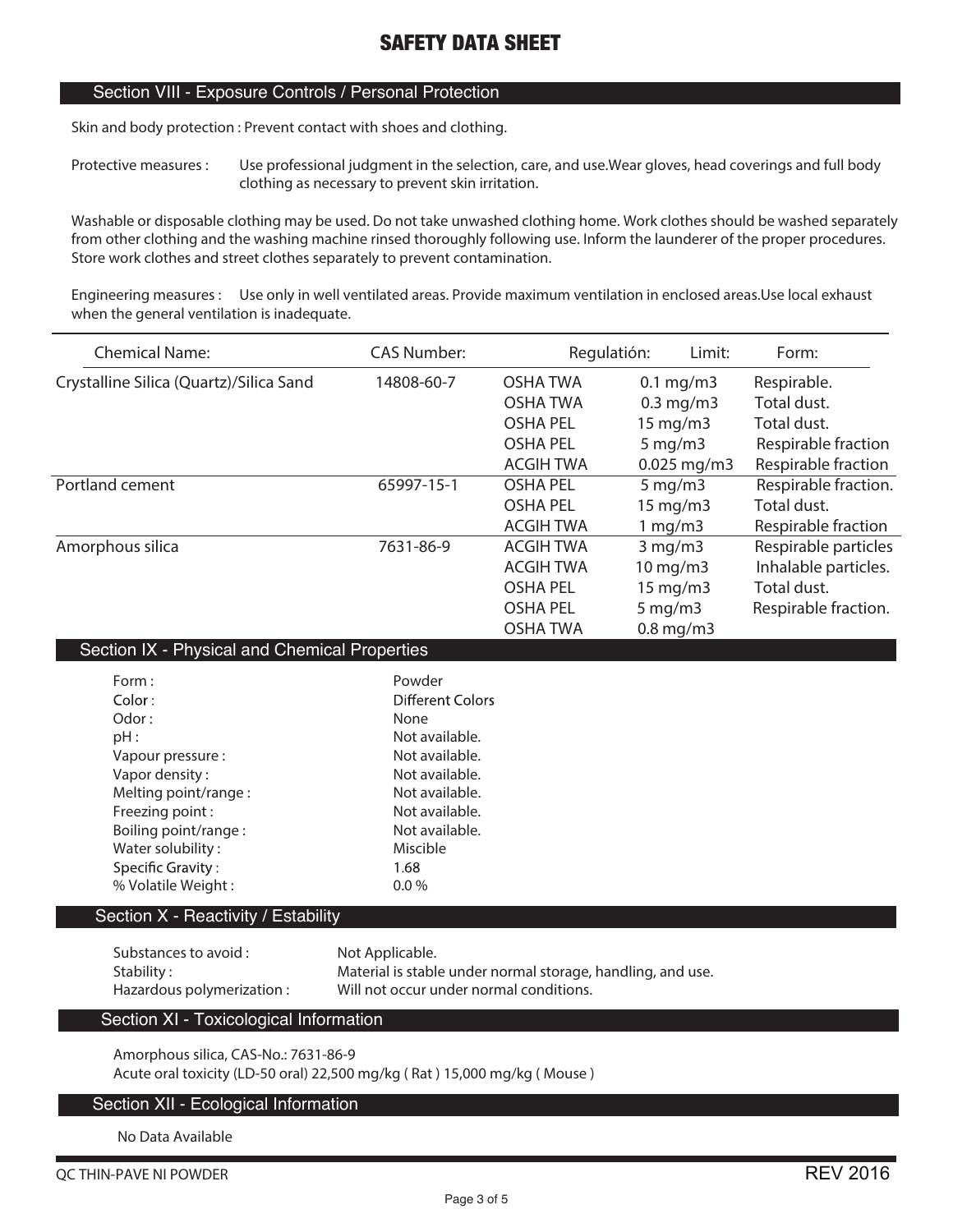## Section XIII - Disposal Considerations

**Disposal Method : Not regulated under RCRA. Dispose of in compliance with state and local regulations. Do not incinerate.**

#### Section XIV - Transportation / Shipping Data

CFR / DOT: Not Regulated

TDG: Not Regulated IMDG: Not Regulated

#### Section XV - Regulatory Information

**North American Inventories:**

**All components are listed or exempt from the TSCA inventory. This product or its components are listed on, or exempt from the Canadian Domestic Substances List.**

**U.S. Federal Regulations:**

**SARA 313 Components : None present or none present in regulated quantities. SARA 311/312 Hazards : Acute Health Hazard Chronic Health Hazard**

**U.S. State Regulations:**

| <b>MASS RTK Components:</b> |                                          |             |
|-----------------------------|------------------------------------------|-------------|
|                             | Crystalline Silica (Quartz)/ Silica Sand | 14808-60-7  |
|                             | Portland cement                          | 65997-15-1  |
|                             | Amorphous silica                         | 7631-86-9   |
| Penn RTK Components :       | Crystalline Silica (Quartz)/ Silica Sand | 14808-60-7  |
|                             | Portland cement                          | 65997-15-1  |
|                             | Vinyl Acetate copolymer                  | Proprietary |
|                             | Amorphous silica                         | 7631-86-9   |
| NJ RTK Components :         |                                          |             |
|                             | Crystalline Silica (Quartz)/ Silica Sand | 14808-60-7  |
|                             | Portland cement                          | 65997-15-1  |

### Section XVI - Other Information

| HMIS Rating: | <b>HEALT</b><br><b>FLAMMABILITY</b><br><b>REACTIVITY</b><br><b>PPF</b> | 2 | $0 =$ Minimum<br>$1 =$ Slight<br>$2 =$ Moderate<br>$3 =$ Serious |
|--------------|------------------------------------------------------------------------|---|------------------------------------------------------------------|
|              |                                                                        |   | $4 =$ Severe                                                     |